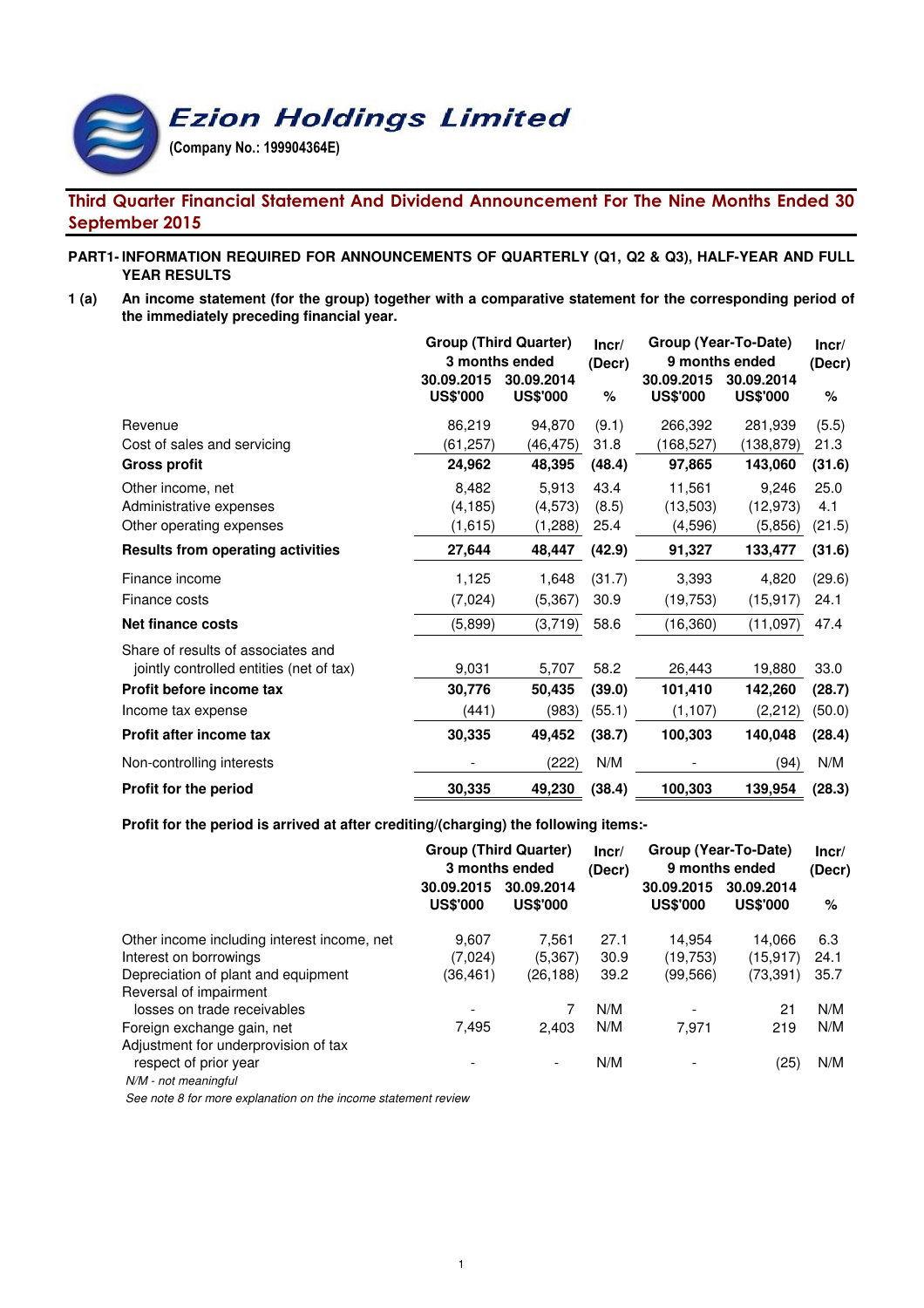**1(b)(i) Statement of financial position (for the issuer and group), together with a comparative statement as at the end of the immediately preceding financial year.**

|                                           | Group                         |                               |                               | Company                       |  |
|-------------------------------------------|-------------------------------|-------------------------------|-------------------------------|-------------------------------|--|
|                                           | 30.09.2015<br><b>US\$'000</b> | 31.12.2014<br><b>US\$'000</b> | 30.09.2015<br><b>US\$'000</b> | 31.12.2014<br><b>US\$'000</b> |  |
| <b>Non-current assets</b>                 |                               |                               |                               |                               |  |
| Plant and equipment                       | 2,351,121                     | 2,135,580                     | 605                           | 747                           |  |
| Subsidiaries                              |                               |                               | 1,250,239                     | 1,043,354                     |  |
| Joint ventures                            | 125,628                       | 104,109                       | 51,732                        | 51,518                        |  |
| Associates                                | 71,200                        | 68,805                        | 75,233                        | 74,232                        |  |
| Other assets                              | 12,322                        | 13,832                        | 123                           | 132                           |  |
|                                           | 2,560,271                     | 2,322,326                     | 1,377,932                     | 1,169,983                     |  |
| <b>Current assets</b>                     |                               |                               |                               |                               |  |
| Trade receivables                         | 202,264                       | 159,580                       | 3,212                         | 4,053                         |  |
| Other current assets                      | 75,362                        | 127,555                       | 43,698                        | 31,651                        |  |
| Asset held for sale                       | 75,385                        |                               |                               |                               |  |
| Cash and cash equivalents                 | 245,481                       | 371,510                       | 181,455                       | 316,992                       |  |
|                                           | 598,492                       | 658,645                       | 228,365                       | 352,696                       |  |
| <b>Total assets</b>                       | 3,158,763                     | 2,980,971                     | 1,606,297                     | 1,522,679                     |  |
|                                           |                               |                               |                               |                               |  |
| <b>Equity</b>                             |                               |                               |                               |                               |  |
| Share capital<br>Perpetual securities     | 536,368<br>116,499            | 535,654<br>211,874            | 536,368<br>116,499            | 535,654                       |  |
| Redeemable exchangeable preference shares | 23,464                        | 23,464                        |                               | 211,874                       |  |
| Reserves                                  | (36, 486)                     | (21, 424)                     | (4,248)                       | (980)                         |  |
| Retained earnings                         | 662,196                       | 563,059                       | 166,455                       | 140,734                       |  |
| <b>Equity attributable to owners</b>      |                               |                               |                               |                               |  |
| of the Company                            | 1,302,041                     | 1,312,627                     | 815,074                       | 887,282                       |  |
| Non-controlling interests                 |                               | (6)                           |                               |                               |  |
|                                           |                               |                               |                               |                               |  |
| <b>Total equity</b>                       | 1,302,041                     | 1,312,621                     | 815,074                       | 887,282                       |  |
| <b>Non-current liabilities</b>            |                               |                               |                               |                               |  |
| <b>Financial liabilities</b>              | 857,027                       | 892,220                       | 105,975                       | 103,918                       |  |
| Notes payable                             | 375,449                       | 315,532                       | 375,449                       | 315,532                       |  |
| Other payables                            | 38,618                        | 33,453                        | 81,968                        | 21,598                        |  |
| Deferred tax liabilities                  | 406                           |                               |                               |                               |  |
|                                           | 1,271,500                     | 1,241,205                     | 563,392                       | 441,048                       |  |
| <b>Current liabilities</b>                |                               |                               |                               |                               |  |
| Trade payables                            | 99,645                        | 69,886                        | 40                            | 40                            |  |
| Other payables                            | 61,181                        | 61,732                        | 93,933                        | 120,540                       |  |
| Liabilities due to asset held for sale    | 45,411                        |                               |                               |                               |  |
| <b>Financial liabilities</b>              | 372,571                       | 288,292                       | 130,395                       | 70,057                        |  |
| Provision for taxation                    | 6,414                         | 7,235                         | 3,463                         | 3,712                         |  |
|                                           | 585,222                       | 427,145                       | 227,831                       | 194,349                       |  |
| <b>Total liabilities</b>                  | 1,856,722                     | 1,668,350                     | 791,223                       | 635,397                       |  |
| <b>Total equity and liabilities</b>       | 3,158,763                     | 2,980,971                     | 1,606,297                     | 1,522,679                     |  |

See note 8 for more explanation on the statement of financial position review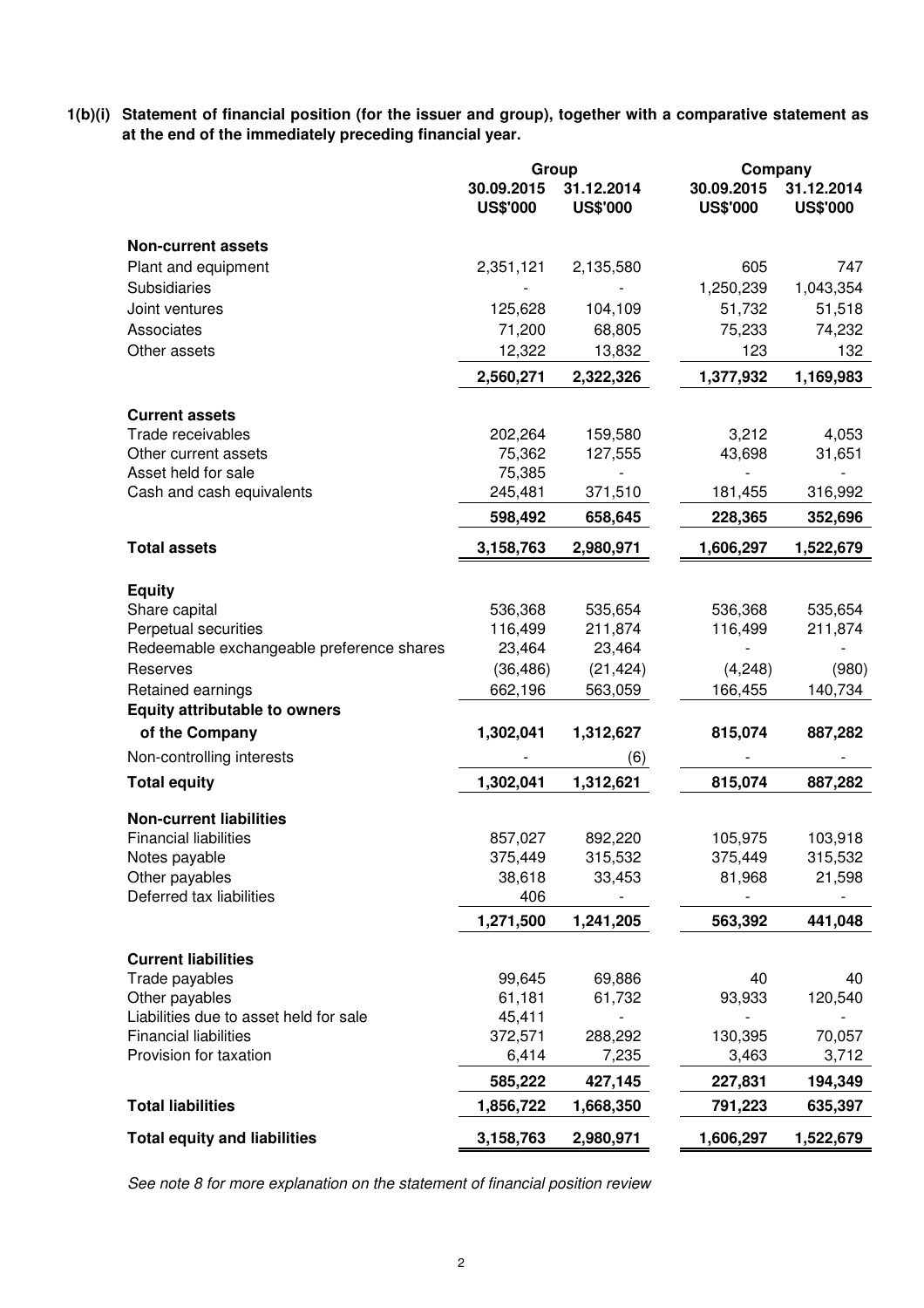### **1(b)(ii) Aggregate amount of group's borrowings and debt securities.**

#### **Amount repayable in one year or less, or on demand**

|          | As at 30.09.2015 | As at 31.12.2014 |           |
|----------|------------------|------------------|-----------|
| Secured* | Unsecured        | Secured          | Unsecured |
| US\$'000 | US\$'000         | US\$'000         | US\$'000  |
| 316,891  | 101,091          | 248,542          | 39,750    |

| As at 31.12.2014  |           |  |  |  |  |  |  |
|-------------------|-----------|--|--|--|--|--|--|
|                   |           |  |  |  |  |  |  |
| Secured           | Unsecured |  |  |  |  |  |  |
| US\$'000          | US\$'000  |  |  |  |  |  |  |
| 248,542<br>39,750 |           |  |  |  |  |  |  |

### **Amount repayable after one year**

|          | As at 30.09.2015 | As at 31.12.2014 |           |
|----------|------------------|------------------|-----------|
|          |                  |                  |           |
| Secured  | Unsecured        | Secured          | Unsecured |
| US\$'000 | US\$'000         | US\$'000         | US\$'000  |
| 857.027  | 375,449          | 892.220          | 315,532   |

\* Included in the secured amount repayable in one year or less, or on demand are Liabilities Due To Asset Held For Sale secured with the Asset Held For Sale to be settled upon completion of the sale.

### **Details of any collateral**

The Group's vessels are pledged to financial institutions as security for the term loans.

## **1(b)(iii) Statement of comprehensive income for three months ended 30 September 2015**

|                                                                                                                                                 |                               | <b>Group (Third Quarter)</b><br>3 months ended | Incr/       | Group (Year-To-Date)<br>9 months ended |                               |             |
|-------------------------------------------------------------------------------------------------------------------------------------------------|-------------------------------|------------------------------------------------|-------------|----------------------------------------|-------------------------------|-------------|
|                                                                                                                                                 | 30.09.2015<br><b>US\$'000</b> | 30.09.2014<br><b>US\$'000</b>                  | (Decr)<br>% | 30.09.2015<br><b>US\$'000</b>          | 30.09.2014<br><b>US\$'000</b> | (Decr)<br>℅ |
| Profit after tax                                                                                                                                | 30,335                        | 49,452                                         | (38.7)      | 100,303                                | 140,048                       | (28.4)      |
| Other comprehensive income                                                                                                                      |                               |                                                |             |                                        |                               |             |
| Items that may be reclassified subsequently to<br>profit or loss:                                                                               |                               |                                                |             |                                        |                               |             |
| Translation differences relating to financial<br>statements of foreign operations                                                               | (3, 417)                      | 781                                            | N/M         | (7, 914)                               | 257                           | N/M         |
| Share of foreign currency translation differences<br>of associates                                                                              | 2,151                         | $\overline{\phantom{m}}$                       | N/M         | 2,659                                  | $\overline{\phantom{a}}$      | N/M         |
| Exchange differences on monetary items forming<br>part of net investment in foreign operations<br>Effective portion of changes in fair value of | (2, 281)                      | (5, 465)                                       | (58.3)      | (6,619)                                | (1, 419)                      | N/M         |
| cash flow hedges                                                                                                                                | (965)                         | 205                                            | N/M         | (1, 810)                               | (967)                         | 87.2        |
| Other comprehensive income for the period                                                                                                       | (4, 512)                      | (4, 479)                                       | 0.7         | (13,684)                               | (2, 129)                      | N/M         |
| Total comprehensive income for the period                                                                                                       | 25,823                        | 44,973                                         | (42.6)      | 86,619                                 | 137,919                       | (37.2)      |
| Attributable to:                                                                                                                                |                               |                                                |             |                                        |                               |             |
| Owners of the Company                                                                                                                           | 25,823                        | 44,751                                         | (42.3)      | 86,619                                 | 137,868                       | (37.2)      |
| Non-controlling interests                                                                                                                       |                               | 222                                            | (100.0)     |                                        | 51                            | (100.0)     |
|                                                                                                                                                 | 25,823                        | 44,973                                         | (42.6)      | 86,619                                 | 137,919                       | (37.2)      |

Note :

There are no tax effects relating to each component of other comprehensive income for the period.

#### **N/M - not meaningful**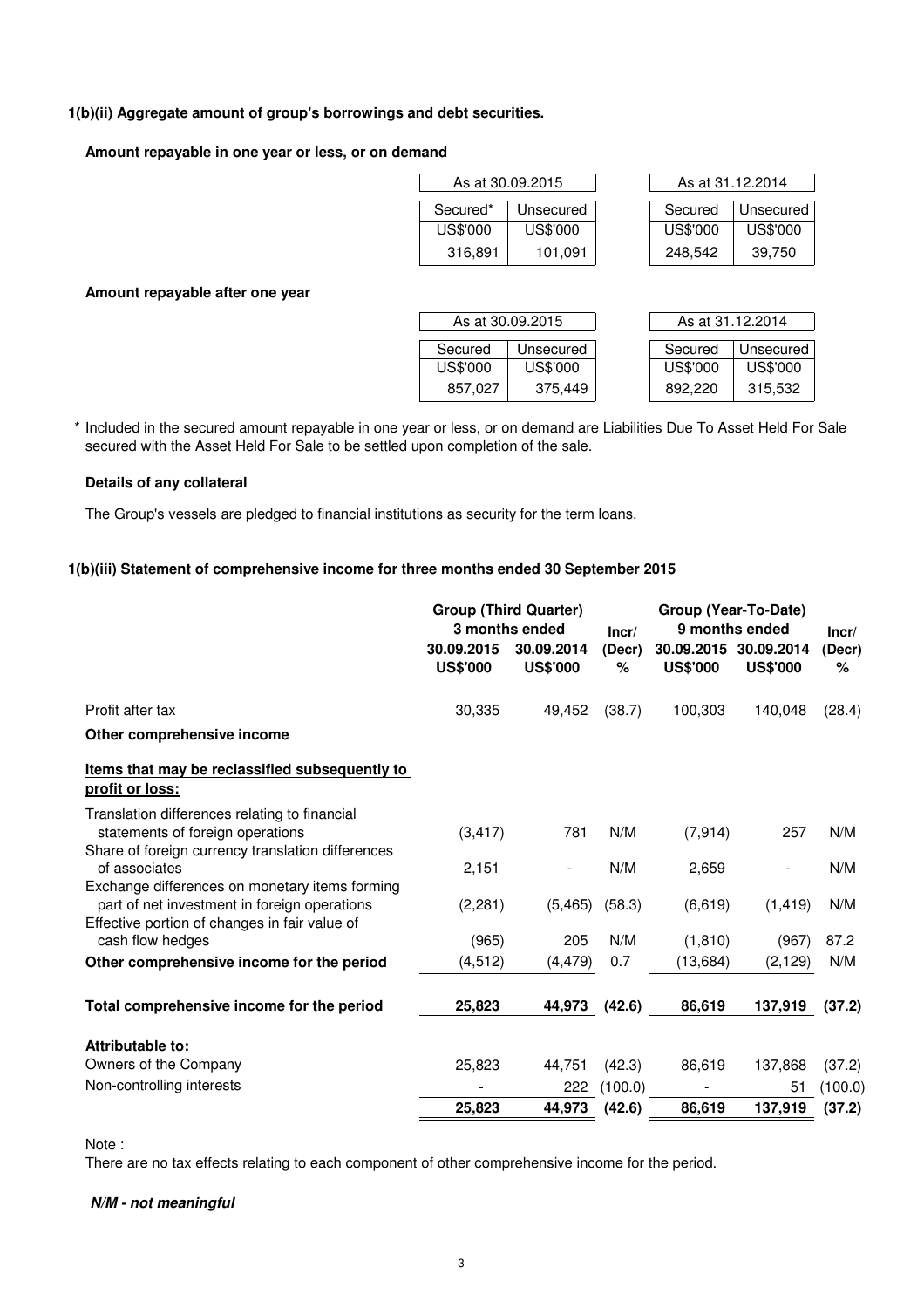**1(c) Statement of cash flows (for the group), together with a comparative statement for the corresponding period of the immediately preceding financial year.**

|                                                                |                   | <b>Group (Third Quarter)</b><br>3 months ended | Group (Year-To-Date)<br>9 months ended |                                          |  |
|----------------------------------------------------------------|-------------------|------------------------------------------------|----------------------------------------|------------------------------------------|--|
|                                                                | <b>US\$'000</b>   | 30.09.2015 30.09.2014<br><b>US\$'000</b>       | <b>US\$'000</b>                        | 30.09.2015 30.09.2014<br><b>US\$'000</b> |  |
| Cash flows from operating activities                           |                   |                                                |                                        |                                          |  |
| Profit after tax                                               | 30,335            | 49,452                                         | 100,303                                | 140,048                                  |  |
| Adjustments for:                                               |                   |                                                |                                        |                                          |  |
| Income tax expense                                             | 441               | 983                                            | 1,107                                  | 2,212                                    |  |
| Depreciation expense                                           | 36,461            | 26,188                                         | 99,566                                 | 73,391                                   |  |
| Net gain on disposal of subsidiaries, joint venture, assets    |                   |                                                |                                        |                                          |  |
| held for sales and plant and equipment                         |                   | (825)                                          |                                        | (825)                                    |  |
| Finance income<br>Finance costs                                | (1, 125)<br>7,024 | (1,648)<br>5,367                               | (3,393)<br>19,753                      | (4,820)<br>15,917                        |  |
| Financial guarantee income provided to joint ventures          | (464)             | (3, 357)                                       | (1,696)                                | (4,925)                                  |  |
| Reversal of impairment loss on trade receivables               |                   | (7)                                            | $\overline{\phantom{a}}$               | (21)                                     |  |
| Equity-settled share-based payment transactions                | 502               | 537                                            | 1,616                                  | 1,572                                    |  |
| Share of results of associates and jointly controlled entities | (9,031)           | (5,707)                                        | (26, 443)                              | (19, 880)                                |  |
| Operating cash flow before working capital changes             | 64,143            | 70,983                                         | 190,813                                | 202,669                                  |  |
|                                                                |                   |                                                |                                        |                                          |  |
| Changes in working capital:                                    |                   |                                                |                                        |                                          |  |
| Trade receivables and other assets                             | (57,088)          | 5,784                                          | (46, 129)                              | (37,097)                                 |  |
| Trade and other payables                                       | 20,708            | (4,284)                                        | 34,078                                 | (25, 713)                                |  |
| Cash generated from operating activities                       | 27,763            | 72,483                                         | 178,762                                | 139,859                                  |  |
| Income tax paid                                                | (1, 213)          | (592)                                          | (3,004)                                | (1,338)                                  |  |
| Net cash from operating activities                             | 26,550            | 71,891                                         | 175,758                                | 138,521                                  |  |
| Cash flows from investing activities                           |                   |                                                |                                        |                                          |  |
| Purchase of plant and equipment                                | (53,605)          | (169, 222)                                     | (218, 151)                             | (344, 079)                               |  |
| Proceeds from disposal of plant and equipment                  |                   | 7,000                                          |                                        | 7,000                                    |  |
| Acquisition of subsidiary, net of cash acquired                |                   | 16,495                                         |                                        | (26, 443)                                |  |
| Advance payments for purchase of plant and equipment           | (1, 185)          | (27, 342)                                      | (121, 425)                             | (49, 920)                                |  |
| Investments in joint ventures                                  | (237)             | 5,448                                          | (316)                                  | 21,531                                   |  |
| Investments in associate                                       | (4, 489)          | 3                                              | (4, 489)                               | (4, 417)                                 |  |
| Investment in available-for-sale investment                    |                   |                                                |                                        | (11, 267)                                |  |
| Interest received                                              | 5,022             | 847                                            | 6,407                                  | 2,527                                    |  |
| Net cash used in investing activities                          | (54, 494)         | (166, 771)                                     | (337, 974)                             | (405,068)                                |  |
| Cash flows from financing activities                           |                   |                                                |                                        |                                          |  |
| Proceeds from borrowings                                       | 23,383            | 135,800                                        | 269,821                                | 289,971                                  |  |
| Repayment of borrowings                                        | (58, 926)         | (46, 579)                                      | (172, 425)                             | (113, 682)                               |  |
| Proceeds from issuance of notes, net of transaction costs      | 87,413            | $\overline{\phantom{a}}$                       | 87,413                                 | 198,147                                  |  |
| Net proceeds from issuance of ordinary shares                  | 84                | (20)                                           | 714                                    | 157,494                                  |  |
| Redemption of perpetual securities                             | (86, 312)         |                                                | (86, 312)                              |                                          |  |
| Repayment of notes                                             |                   | (1, 355)                                       |                                        | (79, 694)                                |  |
| Repurchase of own shares                                       | (1,378)           |                                                | (1,378)                                |                                          |  |
| Dividend paid                                                  |                   |                                                | (1, 193)                               | (959)                                    |  |
| Interest paid                                                  | (9,676)           | (2, 815)                                       | (29, 198)                              | (15, 271)                                |  |
| Net cash (used in)/from financing activities                   | (45, 412)         | 85,031                                         | 67,442                                 | 436,006                                  |  |
| Net (decrease)/increase in cash and cash equivalents           | (73, 356)         | (9, 849)                                       | (94, 774)                              | 169,459                                  |  |
| Cash and cash equivalents at beginning of the period           | 339,945           | 352,528                                        | 371,510                                | 165,978                                  |  |
| Effect of exchange rate fluctuations                           | (21, 108)         | (9,743)                                        | (31, 255)                              | (2,501)                                  |  |
| Cash and cash equivalents at end of the period                 | 245,481           | 332,936                                        | 245,481                                | 332,936                                  |  |

See note 8 for explanation on the statement of cash flows review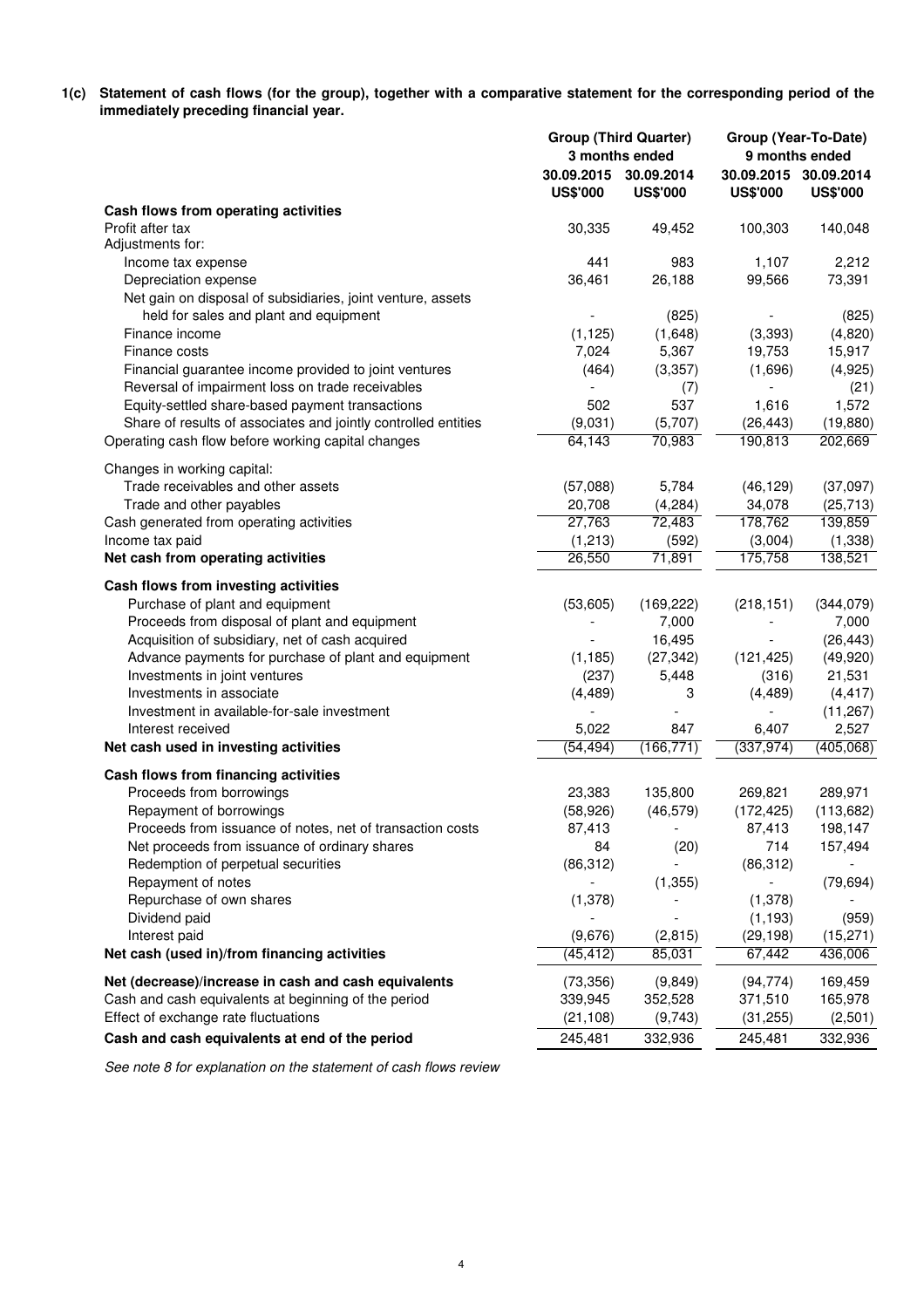**1(d)(i) A statement (for the issuer and group) showing either (i) all changes in equity or (ii) changes in equity other than those arising from capitalisation issues and distributions to shareholders, together with a comparative statement for the corresponding period of the immediately preceding financial year.**

|                                                                                                         | Share<br>capital | Perpetual<br>securities | Redeemable<br>exchangeable<br>preference<br>shares | Treasury<br>shares       | Foreign<br>currency<br>translation<br>reserve | Hedging<br>reserve      | <b>Statutory</b><br>reserve | Retained<br>earnings | <b>Total</b>                | Non-<br>controlling<br>interests | <b>Total equity</b> |
|---------------------------------------------------------------------------------------------------------|------------------|-------------------------|----------------------------------------------------|--------------------------|-----------------------------------------------|-------------------------|-----------------------------|----------------------|-----------------------------|----------------------------------|---------------------|
| Group                                                                                                   | <b>US\$'000</b>  | <b>US\$'000</b>         | <b>US\$'000</b>                                    | <b>US\$'000</b>          | <b>US\$'000</b>                               | <b>US\$'000</b>         | <b>US\$'000</b>             | <b>US\$'000</b>      | <b>US\$'000</b>             | <b>US\$'000</b>                  | <b>US\$'000</b>     |
| At 1 January 2014                                                                                       | 345,537          | 97,678                  | 23,464                                             | (102)                    |                                               | (670)                   |                             | 346,936              | 800,342                     | (94)                             | 800,248             |
|                                                                                                         |                  |                         |                                                    |                          | (12, 495)                                     |                         | (6)                         |                      |                             |                                  |                     |
| Total comprehensive income<br>for the period                                                            |                  |                         |                                                    |                          | (1, 162)                                      | (967)                   |                             | 139,997              | 137,868                     | 51                               | 137,919             |
| Translations with owners,<br>recognised directly in equity                                              |                  |                         |                                                    |                          |                                               |                         |                             |                      |                             |                                  |                     |
| Dividends                                                                                               |                  |                         |                                                    |                          |                                               |                         |                             | (959)                | (959)                       |                                  | (959)               |
| Issue of shares                                                                                         | 190,064          |                         |                                                    |                          |                                               |                         |                             | $\overline{a}$       | 190,064                     | Ĭ.                               | 190,064             |
| Accrued perpetual securities<br>distributions                                                           |                  |                         |                                                    |                          |                                               |                         |                             | (5,796)              | (5,796)                     | ÷,                               | (5,796)             |
| Share-based payment                                                                                     |                  |                         |                                                    |                          |                                               |                         |                             |                      |                             |                                  |                     |
| transactions                                                                                            |                  |                         |                                                    |                          |                                               |                         |                             | 1,572                | 1,572                       | ä,                               | 1,572               |
| At 30 September 2014                                                                                    | 535,601          | 97,678                  | 23,464                                             | (102)                    | (13, 657)                                     | (1,637)                 | (6)                         | 481,750              | 1,123,091                   | (43)                             | 1,123,048           |
| At 1 January 2015                                                                                       | 535,654          | 211,874                 | 23,464                                             | (102)                    | (20, 218)                                     | (1,098)                 | (6)                         | 563,059              | 1,312,627                   | (6)                              | 1,312,621           |
| Total comprehensive income<br>for the period                                                            |                  |                         |                                                    |                          | (11, 874)                                     | (1, 810)                |                             | 100,303              | 86,619                      |                                  | 86,619              |
| Translations with owners,<br>recognised directly in equity                                              |                  |                         |                                                    |                          |                                               |                         |                             |                      |                             |                                  |                     |
| Dividends                                                                                               |                  |                         |                                                    |                          |                                               |                         |                             | (1, 193)             | (1, 193)                    |                                  | (1, 193)            |
| Issue of shares                                                                                         | 714              |                         |                                                    |                          |                                               |                         |                             | ÷,                   | 714                         |                                  | 714                 |
| Accrued perpetual securities<br>distributions                                                           |                  |                         |                                                    |                          |                                               |                         |                             | (10, 640)            | (10, 640)                   | Ĭ.                               | (10, 640)           |
| Redemption of perpetual securities                                                                      |                  | (95, 375)               |                                                    |                          |                                               |                         |                             | 9,063                | (86, 312)                   |                                  | (86, 312)           |
| Repurchase of own shares                                                                                |                  |                         |                                                    | (1, 378)                 |                                               |                         |                             | ÷,                   | (1, 378)                    | Ĭ.                               | (1,378)             |
| Share-based payment                                                                                     |                  |                         |                                                    |                          |                                               |                         |                             |                      |                             |                                  |                     |
| transactions                                                                                            |                  |                         |                                                    |                          |                                               |                         |                             | 1,616                | 1,616                       |                                  | 1,616               |
| Changes in ownership interests<br>in subsidiaries                                                       |                  |                         |                                                    |                          |                                               |                         |                             |                      |                             |                                  |                     |
| Acquisition of non-controlling                                                                          |                  |                         |                                                    |                          |                                               |                         |                             |                      |                             |                                  |                     |
| interests                                                                                               |                  |                         |                                                    | $\overline{\phantom{a}}$ |                                               |                         | $\overline{\phantom{a}}$    | (12)                 | (12)                        | 6                                | (6)                 |
| At 30 September 2015                                                                                    | 536,368          | 116,499                 | 23,464                                             | (1, 480)                 | (32,092)                                      | (2,908)                 | (6)                         | 662,196              | 1,302,041                   | $\blacksquare$                   | 1,302,041           |
|                                                                                                         |                  |                         |                                                    |                          | Share<br>capital                              | Perpetual<br>securities | <b>Treasury</b><br>shares   | Hedging<br>reserve   | <b>Statutory</b><br>reserve | Retained<br>earnings             | <b>Total equity</b> |
|                                                                                                         |                  |                         |                                                    |                          | <b>US\$'000</b>                               | <b>US\$'000</b>         | <b>US\$'000</b>             | <b>US\$'000</b>      | <b>US\$'000</b>             | <b>US\$'000</b>                  | <b>US\$'000</b>     |
| Company                                                                                                 |                  |                         |                                                    |                          |                                               |                         |                             |                      |                             |                                  |                     |
| At 1 January 2014                                                                                       |                  |                         |                                                    |                          | 345,537                                       | 97,678                  | (102)                       | ÷,                   | (6)                         | 94,521                           | 537,628             |
| Total comprehensive income for the period<br>Translations with owners,<br>recognised directly in equity |                  |                         |                                                    |                          |                                               |                         |                             | (1, 191)             | $\overline{\phantom{a}}$    | 18,213                           | 17,022              |
| <b>Dividends</b>                                                                                        |                  |                         |                                                    |                          |                                               |                         |                             |                      |                             | (959)                            | (959)               |
| Issue of shares                                                                                         |                  |                         |                                                    |                          | 190,064                                       |                         |                             |                      |                             |                                  | 190,064             |
| Accrued perpetual securities distributions                                                              |                  |                         |                                                    |                          |                                               |                         |                             |                      |                             | (5,796)                          | (5,796)             |
| Share-based payment transactions                                                                        |                  |                         |                                                    |                          |                                               |                         |                             |                      |                             | 1,572                            | 1,572               |

| At 30 September 2014                                           | 535,601                  | 97,678    | (102)   | (1, 191)                 | (6)                      | 107,551                  | 739,531           |
|----------------------------------------------------------------|--------------------------|-----------|---------|--------------------------|--------------------------|--------------------------|-------------------|
| At 1 January 2015<br>Total comprehensive income for the period | 535,654                  | 211.874   | (102)   | (872)<br>(1,890)         | (6)<br>٠                 | 140,734<br>26,875        | 887,282<br>24,985 |
| Translations with owners,<br>recognised directly in equity     |                          |           |         |                          |                          |                          |                   |
| <b>Dividends</b>                                               | $\overline{\phantom{a}}$ |           |         |                          | ۰                        | (1, 193)                 | (1, 193)          |
| Issue of shares                                                | 714                      |           |         |                          | ۰                        |                          | 714               |
| Accrued perpetual securities distributions                     | $\overline{\phantom{a}}$ |           |         |                          | ۰                        | (10.640)                 | (10,640)          |
| Redemption of perpetual securities                             |                          | (95, 375) |         | -                        | ٠                        | 9,063                    | (86,312)          |
| Repurchase of own shares                                       |                          |           | (1,378) | $\overline{\phantom{a}}$ | ٠                        | $\overline{\phantom{a}}$ | (1,378)           |
| Share-based payment transactions                               |                          |           |         |                          | $\overline{\phantom{a}}$ | 1,616                    | 1,616             |
| At 30 September 2015                                           | 536,368                  | 116,499   | (1,480) | (2,762)                  | (6)                      | 166,455                  | 815,074           |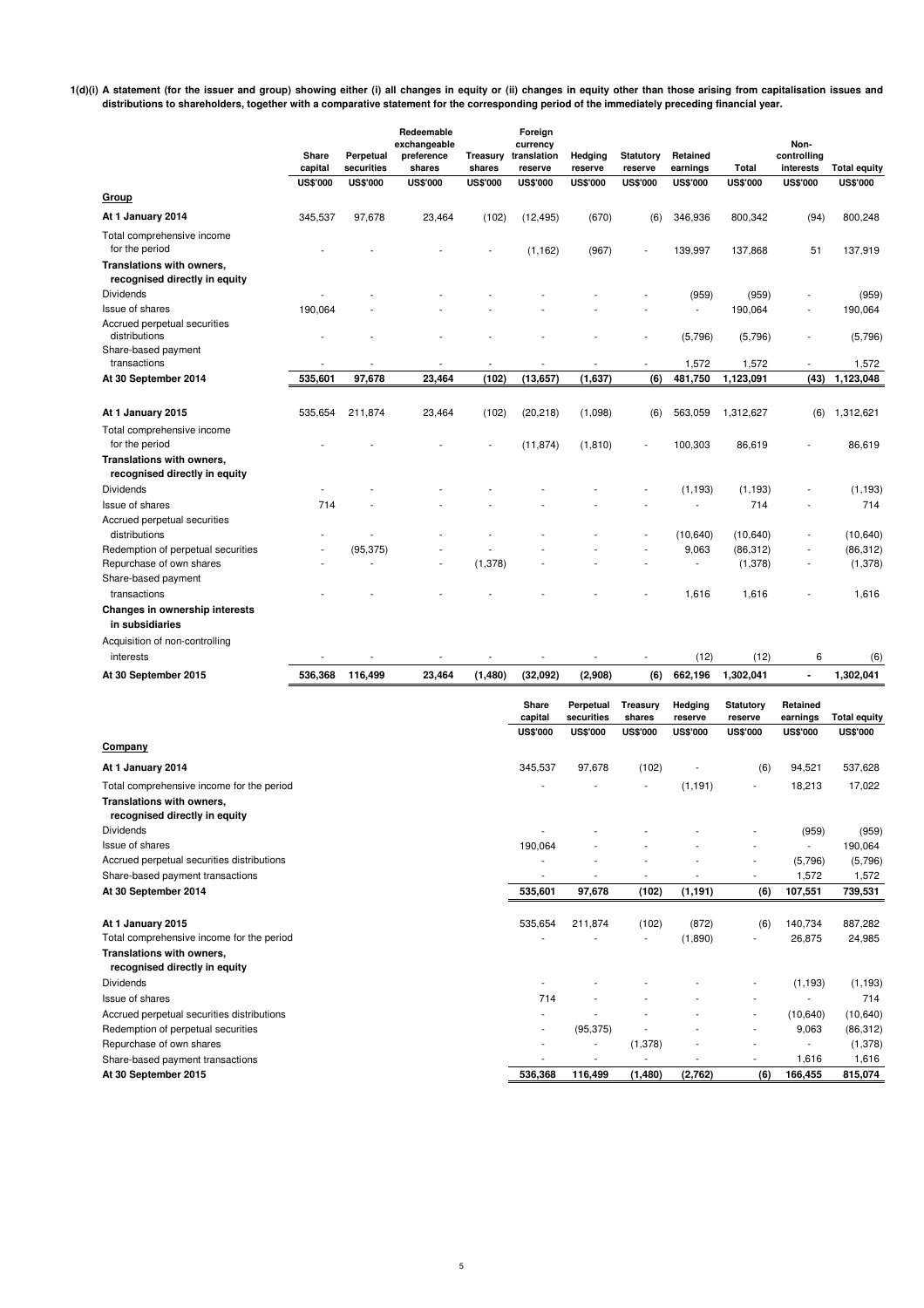**1(d)(ii) Details of any changes in the company's share capital arising from rights issue, bonus issue, share buybacks, exercise of share options or warrants, conversion of other issues of equity securities, issue of shares for cash or as consideration for acquisition or for any other purpose since the end of the previous period reported on. State also the number of shares that may be issued on conversion of all the outstanding convertibles, as well as the number of shares held as treasury shares, if any, against the total number of issued shares excluding treasury shares of the issuer, as at the end of the current financial period reported on and as at the end of the corresponding period of the immediately preceding financial year.**

During first quarter of 2015, 230,400 shares were issued under the Company's Employee Share Option Scheme. The newly issued shares rank pari passu in all respects with the previously issued shares.

During the second quarter of 2015, 1,489,560 shares were issued under the Company's Employee Share Option Scheme. The newly issued shares rank pari passu in all respects with the previously issued shares.

During the third quarter of 2015, 233,280 shares were issued under the Company's Employee Share Option Scheme. The newly issued shares rank pari passu in all respects with the previously issued shares.

Pursuant to the Share Buyback Mandate approved at the Annual General Meeting on 22 April 2015, the Company repurchased a total of 2,500,000 ordinary shares during the third quarter of 2015. The shares were repurchased by way of market acquisitions at prices ranging from S\$0.545 to S\$0.9125 per share and the total consideration paid including transaction costs was S\$1,892,486. The repurchased shares were reserved as the Company's treasury shares.

As at 30 September 2015, the share capital less treasury shares of the Company was 1,577,756,927 ordinary shares (1,580,940,927 issued ordinary shares less 3,184,000 treasury shares). As at 30 September 2014, the share capital less treasury shares of the Company was 1,578,135,687 ordinary shares (1,578,819,687 issued ordinary shares less 684,000 treasury shares).

As at 30 September 2015, there were 300 redeemable exchangeable preference shares in a subsidiary available for exchange to 19,787,830 ordinary shares of the Company and as at 30 September 2014, there were 300 redeemable exchangeable preference shares in a subsidiary available for exchange to 19,787,830 ordinary shares of the Company.

#### **1(d)(iii) To show the total number of issued shares excluding treasury shares as at the end of the current financial period and as at the end of the immediately preceding year.**

As at 30 September 2015, the issued and paid up share capital excluding treasury shares of the Company comprised 1,577,756,927 (31 December 2014: 1,578,303,687) ordinary shares.

As at 30 September 2015, subsidiary of the Company has 300 (31 December 2014: 300) redeemable exchangeable preference shares outstanding.

### **1(d)(iv) A statement showing all sales, transfers, disposal, cancellation and/or use of treasury shares as at the end of the current financial period reported on.**

The movement of treasury shares are as follows: As at 1 January 2015 =  $684,000$  shares Purchase of treasury shares during the period = 2,500,000 shares Transfer of treasury shares during the period  $=$  Nil As at 30 September 2015 = 3,184,000 shares

#### **2. Whether the figures have been audited, or reviewed and in accordance with which auditing standard or practice.**

The figures have not been audited or reviewed by the Company's auditors.

#### **3. Where the figures have been audited or reviewed, the auditors' report (including any qualifications or emphasis of a matter).**

Not applicable.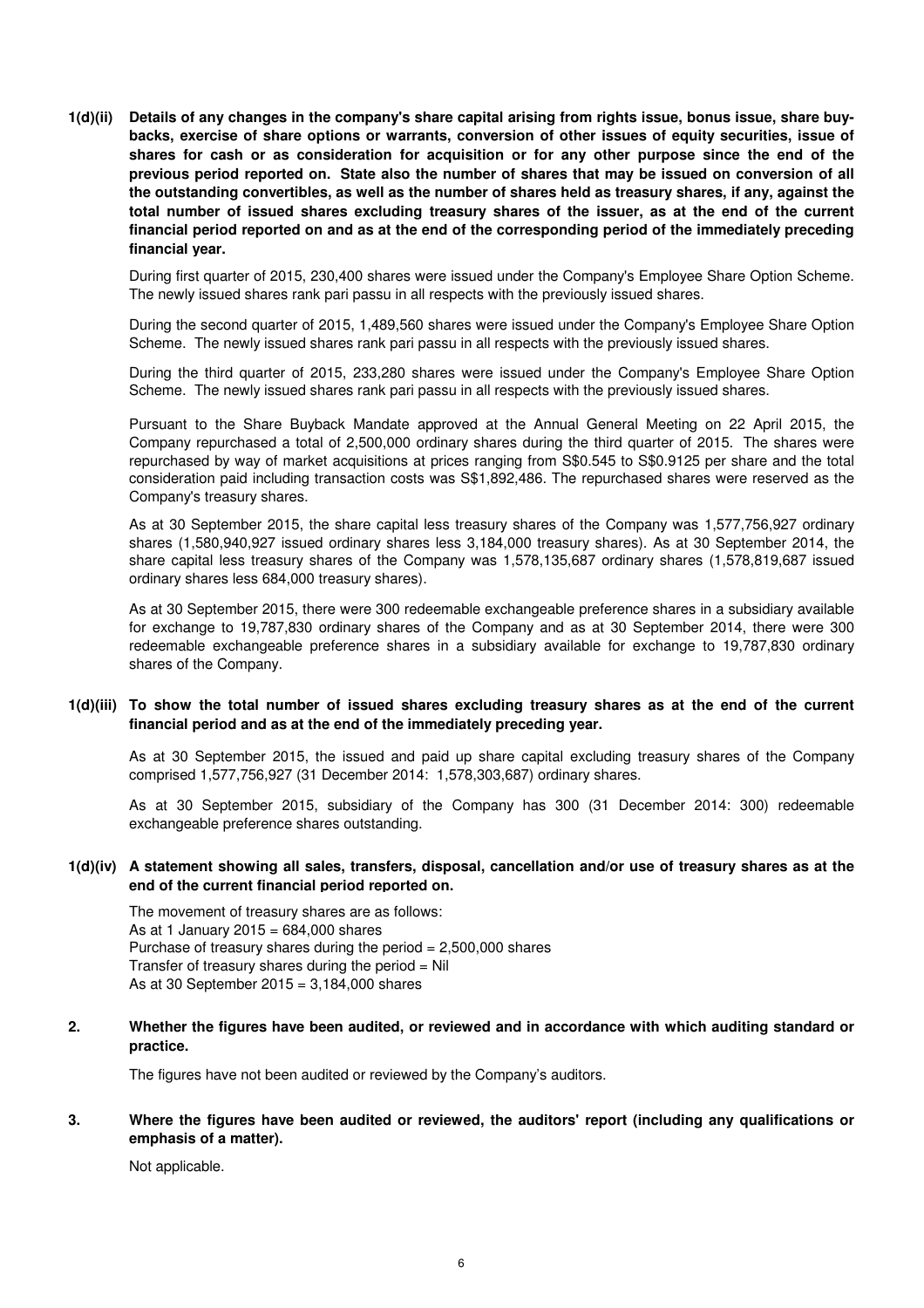#### **4. Whether the same accounting policies and methods of computation as in the issuer's most recently audited annual financial statements have been applied.**

Except as disclosed under item 5 below, the Group has applied the same accounting policies and methods of computation in the financial statements for the current reporting period as that of the audited financial statements for the year ended 31 December 2014.

#### **5. If there are any changes in the accounting policies and methods of computation, including any required by an accounting standard, what has changed, as well as the reasons for, and the effect of, the change.**

The Group has adopted the new and revised FRSs and Interpretation of FRS (INT FRS) that are effective for financial periods beginning 1 January 2015. The adoption of these new and revised FRS and INT FRSs did not have material effect on the financial performance or position of the Group.

**6. Earnings per ordinary share of the group for the current financial period reported on and the corresponding period of the immediately preceding financial year, after deducting any provision for preference dividends:-**

|                                                               | <b>Group (Third Quarter)</b><br>3 months ended |                                | Group (Year-To-Date)<br>9 months ended |                                |  |
|---------------------------------------------------------------|------------------------------------------------|--------------------------------|----------------------------------------|--------------------------------|--|
|                                                               | 30.09.2015                                     | 30.09.2014                     | 30.09.2015                             | 30.09.2014                     |  |
| (a) Based on weighted average<br>number                       | $1.92 \text{ cts}$                             | $3.63$ cts                     | 6.35 cts                               | $10.96$ cts                    |  |
| (b) On a fully diluted basis                                  | $1.89$ cts                                     | $3.55$ cts                     | $6.25$ cts                             | 10.71 cts                      |  |
| Note:                                                         |                                                |                                |                                        |                                |  |
| Weighted average ordinary shares<br>for calculation of:       |                                                |                                |                                        |                                |  |
| Basic earnings per shares<br>Diluted earnings per share<br>۰. | 1,579,430,000<br>1,605,664,000                 | 1,360,856,000<br>1.391.149.000 | 1,578,892,000<br>1,605,126,000         | 1,276,731,000<br>1,307,024,000 |  |

**7. Net asset value (for the issuer and group) per ordinary share based on the total number of issued shares excluding treasury shares of the issuer at the end of the:-** 

- **(a) current financial period reported on; and**
- **(b) immediately preceding financial year.**

|                                                                                                                     | Group     |                       | Company    |            |  |
|---------------------------------------------------------------------------------------------------------------------|-----------|-----------------------|------------|------------|--|
|                                                                                                                     |           | 30.09.2015 31.12.2014 | 30.09.2015 | 31.12.2014 |  |
| Net asset value per ordinary share<br>based on existing issued share capital<br>excluding treasury shares as at the |           |                       |            |            |  |
| end of the period reported on                                                                                       | 82.52 cts | 83.18 cts             | 51.66 cts  | 56.22 cts  |  |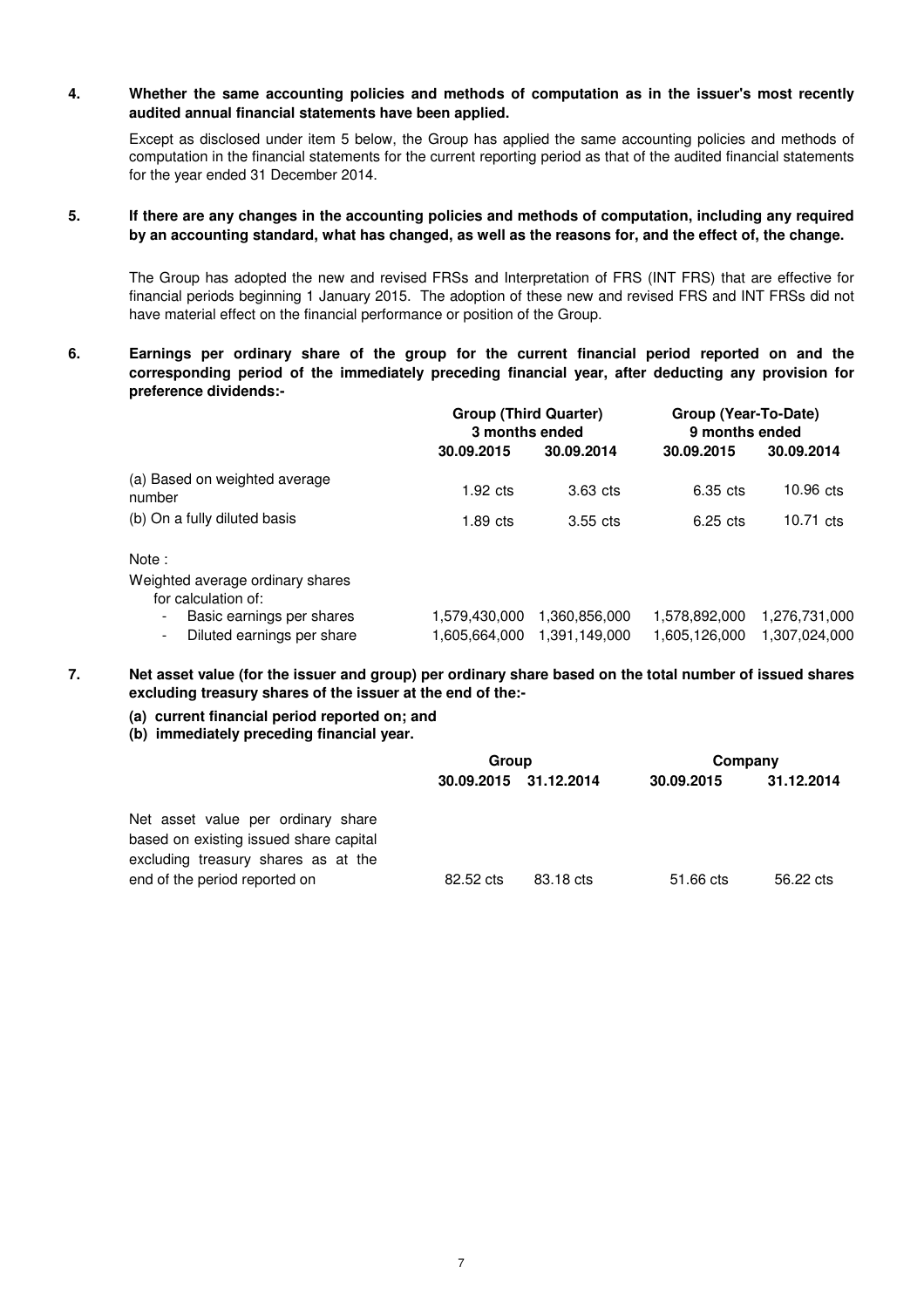**8. A review of the performance of the group, to the extent necessary for a reasonable understanding of the group's business. It must include a discussion of the following:-** 

**(a) any significant factors that affected the turnover, costs, and earnings of the group for the current financial period reported on, including (where applicable) seasonal or cyclical factors; and**

**(b) any material factors that affected the cash flow, working capital, assets or liabilities of the group during the current financial period reported on.**

### **INCOME STATEMENT REVIEW**

#### **3Q15 vs 3Q14**

The Group's revenue for the three months ended 30 September 2015 ("3Q15") decreased by US\$8.7 million (9.1%) to US\$86.2 million as compared to the corresponding three months ended 30 September 2014 ("3Q14"). The decrease in revenue was mainly due to the absence of contribution from the marine and offshore logistic support services division as the projects in Queensland, Australia did not go into additional trains as originally planned.

The cost of sales and servicing for 3Q15 increased by US\$14.8 million (31.8%) to US\$61.3 million as compared to 3Q14. The increase was due to the deployment of additional multi-purpose self-propelled jack-up rigs and Jack-up Rigs (collectively called "Service Rigs").

As a result of the above, the Group's gross profit for 3Q15 decreased by US\$23.4 million (48.4%) to US\$25.0 million as compared to 3Q14.

The increase in other income in 3Q15 was mainly due to increase in foreign exchange gain.

The decrease in finance income in 3Q15 was mainly due to lower interest income from loans to Joint Ventures.

The increase in finance costs in 3Q15 was mainly due to additional interest expense for the funding of newly delivered Service Rigs.

The higher share of associates and jointly controlled entities' results in 3Q15 as compared to 3Q14 was mainly due to higher contribution from the Group's associate, Charisma Energy Services Limited and a joint venture where its asset utilisation in 3Q15 was higher as compared to 3Q14.

Profit before income tax decreased by US\$19.7 million (39.0%) to US\$30.8 million as a result of all the above.

Charter income derived from Singapore flagged vessels are exempted from tax under Section 13A of the Income Tax Act of Singapore.

#### **9M15 vs 9M14**

The Group's revenue for the nine months ended 30 September 2015 ("9M15") decreased by US\$15.5 million (5.5%) to US\$266.4 million as compared to the corresponding nine months ended 30 September 2014 ("9M14"). The decrease in revenue was mainly due to the absence of contribution from the marine and offshore logistic support services division as the projects in Queensland, Australia did not go into additional trains as originally planned.

The cost of sales and servicing for 9M15 increased by US\$29.6 million (21.3%) to US\$168.5 million as compared to 3Q14. The increase was due to the deployment of additional multi-purpose self-propelled jack-up rigs and Jack-up Rigs (collectively called "Service Rigs").

As a result of the above, the Group's gross profit for 9M15 decreased by US\$45.2 million (31.6%) to US\$97.9 million as compared to 9M14.

The increase in other income in 9M15 was mainly due to increase in foreign exchange gain.

The decrease in finance income in 9M15 was mainly due to lower interest income from loans to Joint Ventures.

The increase in finance costs in 9M15 was due mainly to additional interest expense for the funding of newly delivered Service Rigs.

The higher share of associates and jointly controlled entities' results in 9M15 as compared to 9M14 was mainly due to higher contribution from joint ventures where their vessels utilisation in 9M15 were higher as compared to 9M14.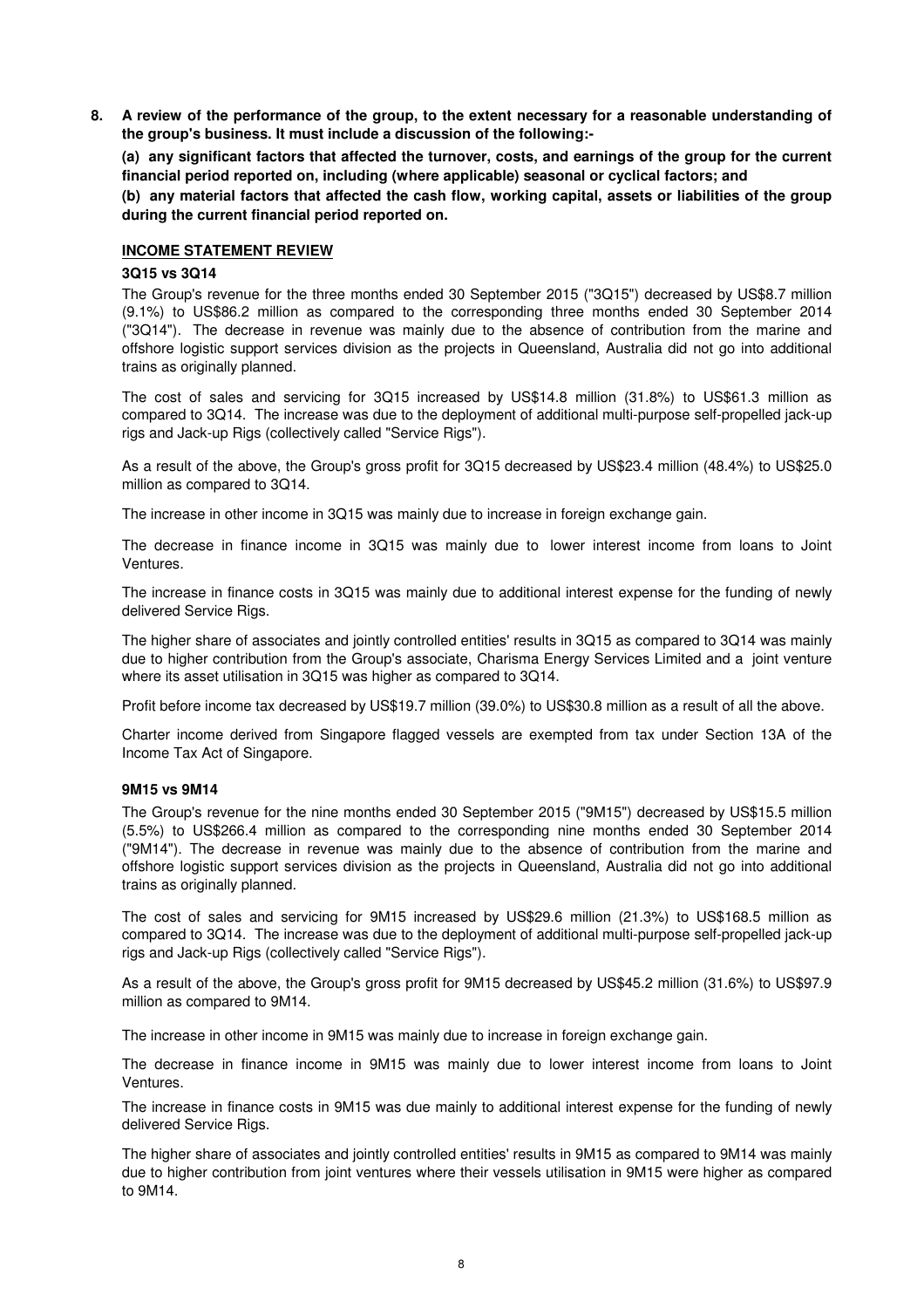Profit before income tax decreased by US\$40.9 million (28.7%) as a result of the above.

Charter income derived from Singapore flagged vessels are exempted from tax under Section 13A of the Income Tax Act of Singapore. Current period income tax expense of US\$1.1 million relates to the corporate tax expense and withholding tax expense incurred by vessels operating in certain overseas waters.

#### **STATEMENT OF FINANCIAL POSITION REVIEW**

#### **Non-current Assets**

The Group's Non-current Assets amounted to US\$2,560.3 million as at 30 September 2015. The increase in Non-current Assets was mainly due to the construction and refurbishment of the Group's Service Rigs. The increase in Joint Ventures was attributable to the share of results of joint ventures, net of tax during the 9 months financial period ended 30 September 2015.

#### **Current Assets**

The Group's Current Assets amounted to US\$598.5 million as at 30 September 2015. The decrease was mainly due to the decrease in Other Current Assets and Cash and Cash Equivalents, offset by the reclassification of 1 unit of the Group's Service Rig to Asset Held For Sale. The decrease in Other Current Assets was mainly due to reclassification of advances payments to suppliers to Plant and Equipment. Included in the Other Current Assets were the advance payments and deposits made for the construction of Service Rigs. The decrease in Cash and Bank balances was mainly due to higher cash flow used in investing activities for construction and refurbishment of the Group's Service Rigs.

#### **Total Liabilities**

The Group's Total Liabilities amounted to US\$1,856.7 million as at 30 September 2015. The increase in Total Liabilities was due mainly to the issuance of the S\$120 million Notes in August 2015 and additional drawdown of bank borrowings to finance the progress construction, conversion and refurbishment of the Group's Service Rigs. Included in Other Payables were the advance payments and performance deposits received.

#### **Total Equity**

The decrease in Total Equity was attributable to the redemption and cancellation of the S\$125 million perpetual securities in September 2015 and this is offset by profit derived in the period.

#### **STATEMENT OF CASH FLOWS REVIEW**

#### **Cash Flow from Operating Activities**

The Group's net cash inflow from operating activities was US\$175.8 million. This was mainly due to the net cash generated by the operations of the Group.

#### **Cash Flow from Investing Activities**

The Group's net cash used in investing activities was US\$338.0 million. This was mainly due to the progress payments made and the deployment of funds towards the construction and refurbishment of the Group's Service Rigs.

#### **Cash Flow from Financing Activities**

The Group's net cash inflow from financing activities was US\$67.4 million. This was mainly due to the increase in Notes payable and increase in bank borrowings to finance the Group's Service Rigs. This is partially offset by repayments of bank borrowings and redemption of perpetual securities during the period.

#### **9. Where a forecast, or a prospect statement, has been previously disclosed to shareholders, any variance between it and the actual results.**

In line with the prospect statement made in 2Q15.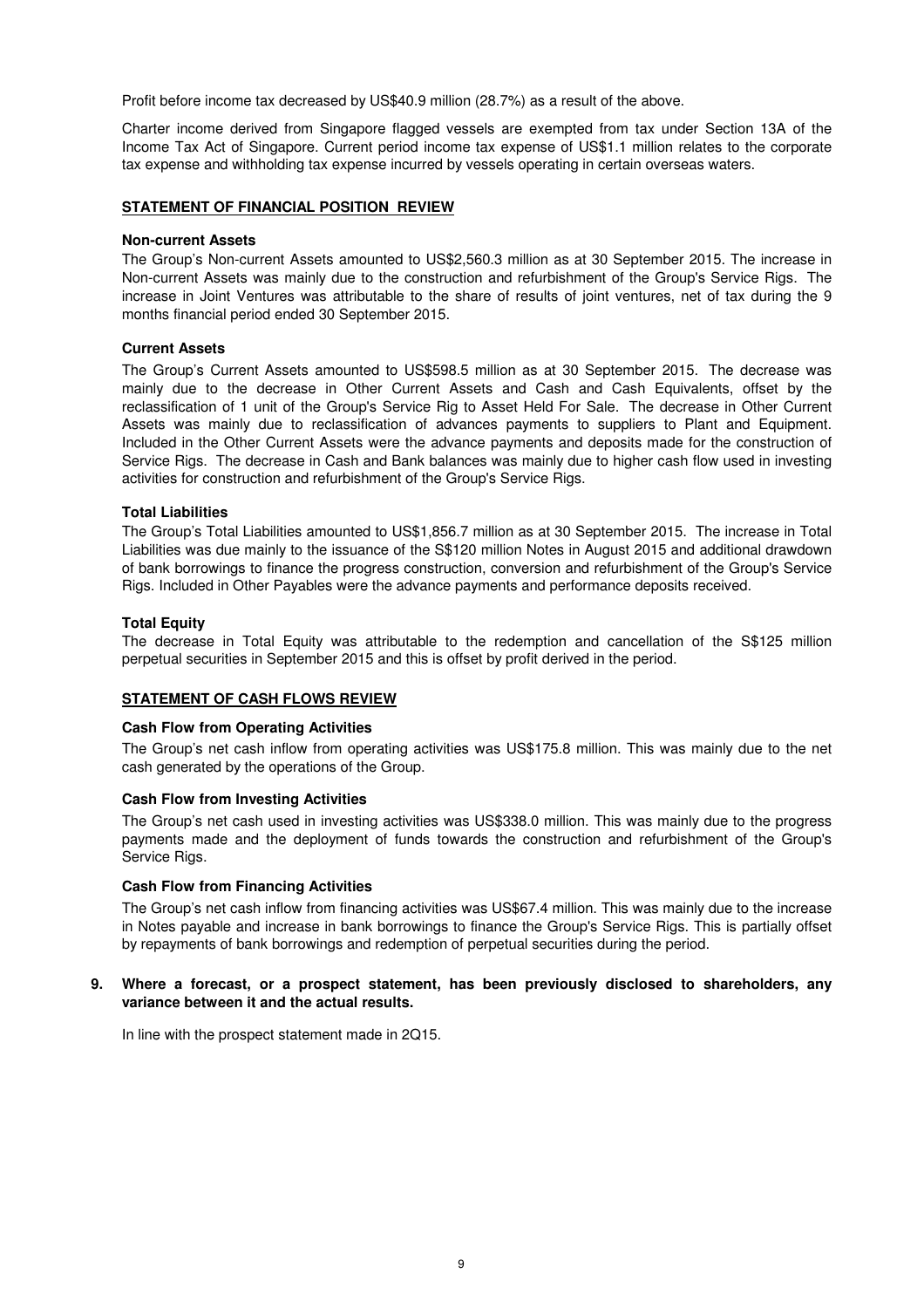## **10. A commentary at the date of the announcement of the significant trends and competitive conditions of the industry in which the group operates and any known factors or events that may affect the group in the next reporting period and the next 12 months.**

With the fossil fuel prices remained depressed, the Oil Majors are expected to continue to reduce capital expenditure on exploration and development. While the focus will be on extraction and production related activities, the lower fuel prices have prompted tightening of related operating expenditure and the increase in demand for higher standard of equipment and services from clients. The Group is doing its best to meet these requirements through switching the units among its clients and through strategic modifications and upgrades.

The Group will also explore merger and acquisitions and strategic tie-ups to enhance returns from its existing assets.

## **11. Dividend**

## **(a) Current Financial Period Reported On**

Any dividend declared for the current financial period reported on? None

## **(b) Corresponding Period of the Immediately Preceding Financial Year**

None Any dividend declared for the corresponding period of the immediately preceding financial year?

## **(c) Date payable**

Not applicable

### **(d) Books closure date**

Not applicable

## **12. If no dividend has been declared/recommended, a statement to that effect**

### Not applicable

**13. If the Group has obtained a general mandate from shareholders for IPTs, the aggregate value of such transactions as required under Rule 920(1)(a)(ii). If no IPT mandate has been obtained, a statement to that effect.**

There was no interested person transaction during the period under review.

**BY ORDER OF THE BOARD**

**Lee Tiong Hock Company Secretary**

**12 November 2015**